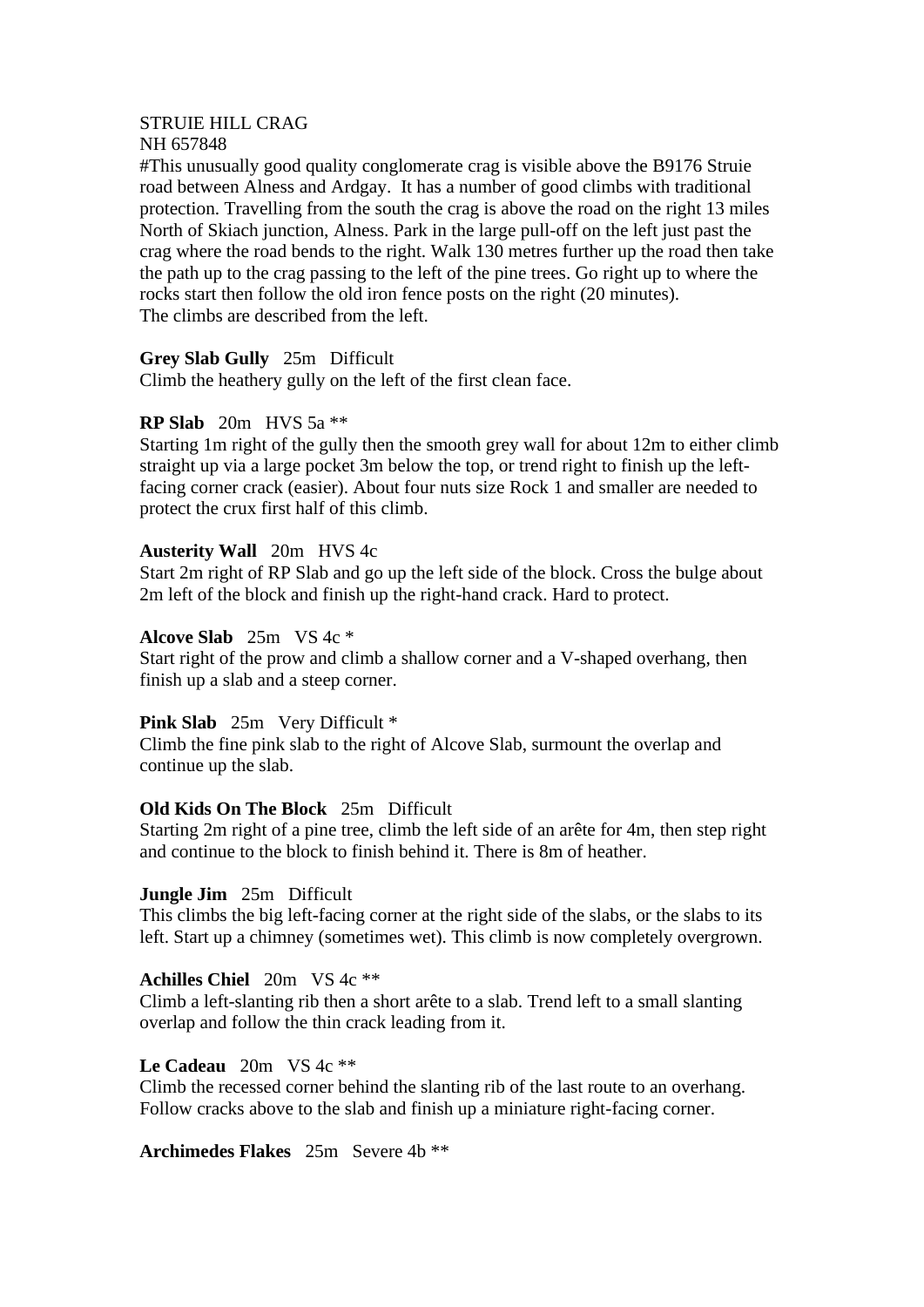Follow the two big flake cracks to the small roof, move right 1m, then surmount the roof and finish up a wide crack. Moving right 3m then back left to the crack reduces the grade to 4a, while continuing right reduces it to V Diff.

#### **Socrates Chimney** 25m HS 4b\*

The corner-chimney left of the big overhangs gives an interesting climb.

## **Hairy Eyrie** 20m E1 5b \*

This climb takes the high corner right of the big overhangs. Start on a block beneath a blunt arête. Step up right and follow a thin crack over an overlap, then move left and go up the corner.

#### **The Whip** 20m Severe 4a

This pleasant climb follows the big, open, fairly vegetated corner and wide crack with a small tree near the top. Start up the wall just right of the corner.

### **The Whip Left-Hand** 20m Severe 4b

From just above the first chockstone on the Whip, traverse left into a niche above a large nest. Climb out leftwards and finish up the arête.

## **The Arete** 20m Severe 4a

Climb the initial wall of The Whip then move right 2m down a grassy groove and climb up and cross the arête at a spike. Go up to a large ledge, then move back left round the arête and finish up broken cracks. Good stuff.

#### **Pocket Slab** 20m VS 4c

Further right, and left of a sometimes wet streak (Struie Ice Fall), climb the grey slabby wall past a pocket. At the chimney step left to easier ground.

#### **Holly Bush Corner** 25m Severe 4a

The corner immediately right of Pocket Slab. Go up the corner to a heathery section, then climb the wall on the right and a series of short slabs.

#### **Struie Icefall** 25m III,4

In some winters a short steepish ice pitch forms and is visible from the road. Climb it and the heathery corner above.

#### **Strawberry Fault** 25m HS 4b

Start at a steep clean pocketed wall just right of the seepage line of Struie Icefall. Go up a metre or two then step right into a corner-crack. Climb this past a block, then move right to another short crack. Go up then left a few metres to finish steeply up a recess.

### **The Long Nosed Lion** 25m HS 4b

Starting at two tree stumps on the face, climb a crack to a large sloping ledge. Finish easily up a chimney.

#About 20m further right is an area of fairly clean orange rock with four corners.

#### **Pensioner's Partypiece** 25m VS 4c